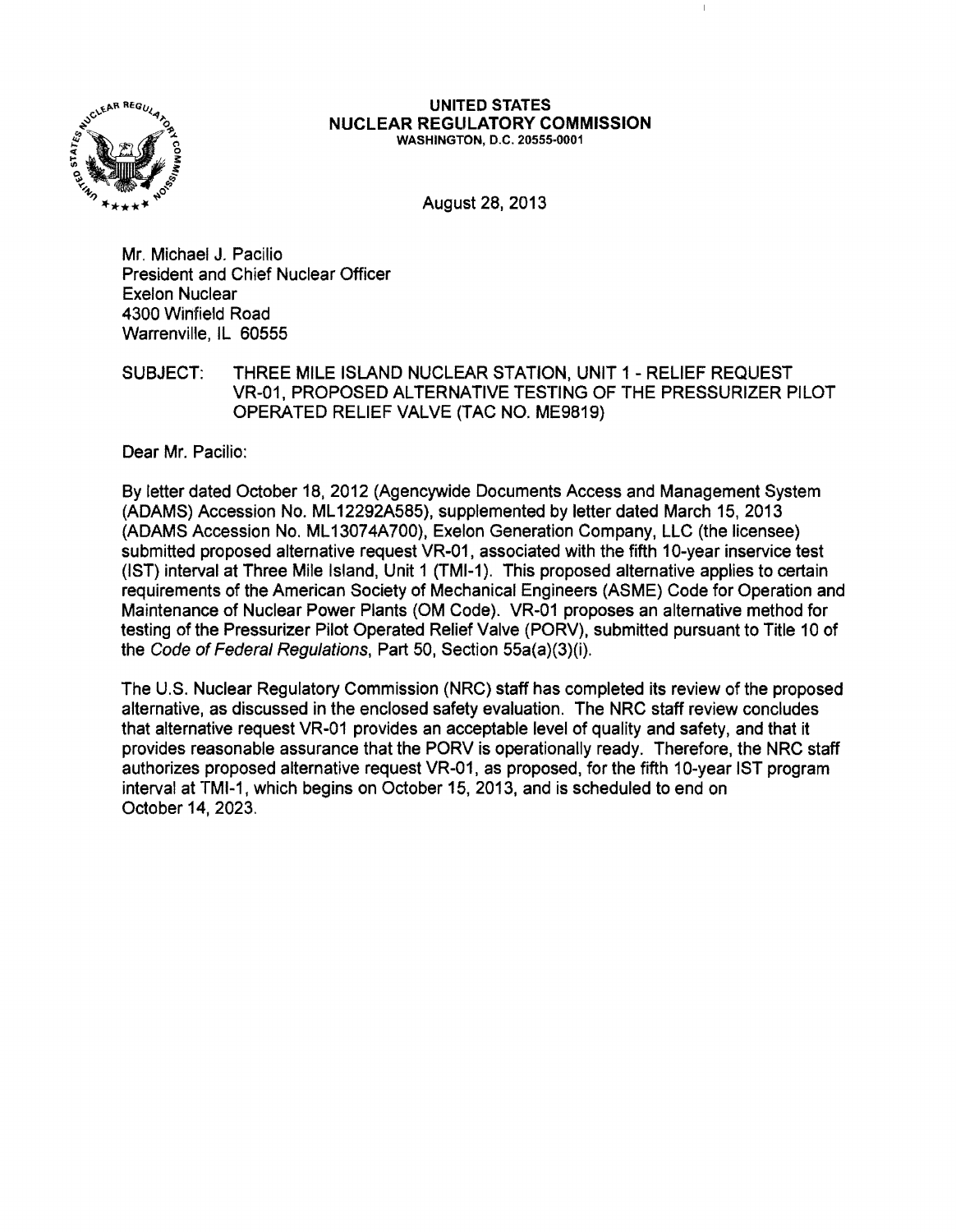M. Pacilio  $-2-$ 

If you have any questions, please contact the TMI-1 Project Manager, Mr. Peter J. Bamford, at 301-415-2833.

Sincerely,

Veronica Rodriguez, Acting Chief Plant Licensing Branch 1-2 Division of Operating Reactor Licensing Office of Nuclear Reactor Regulation

 $\pm$ 

Docket No. 50-289

Enclosure: Safety Evaluation

cc w/encl: Distribution via ListServ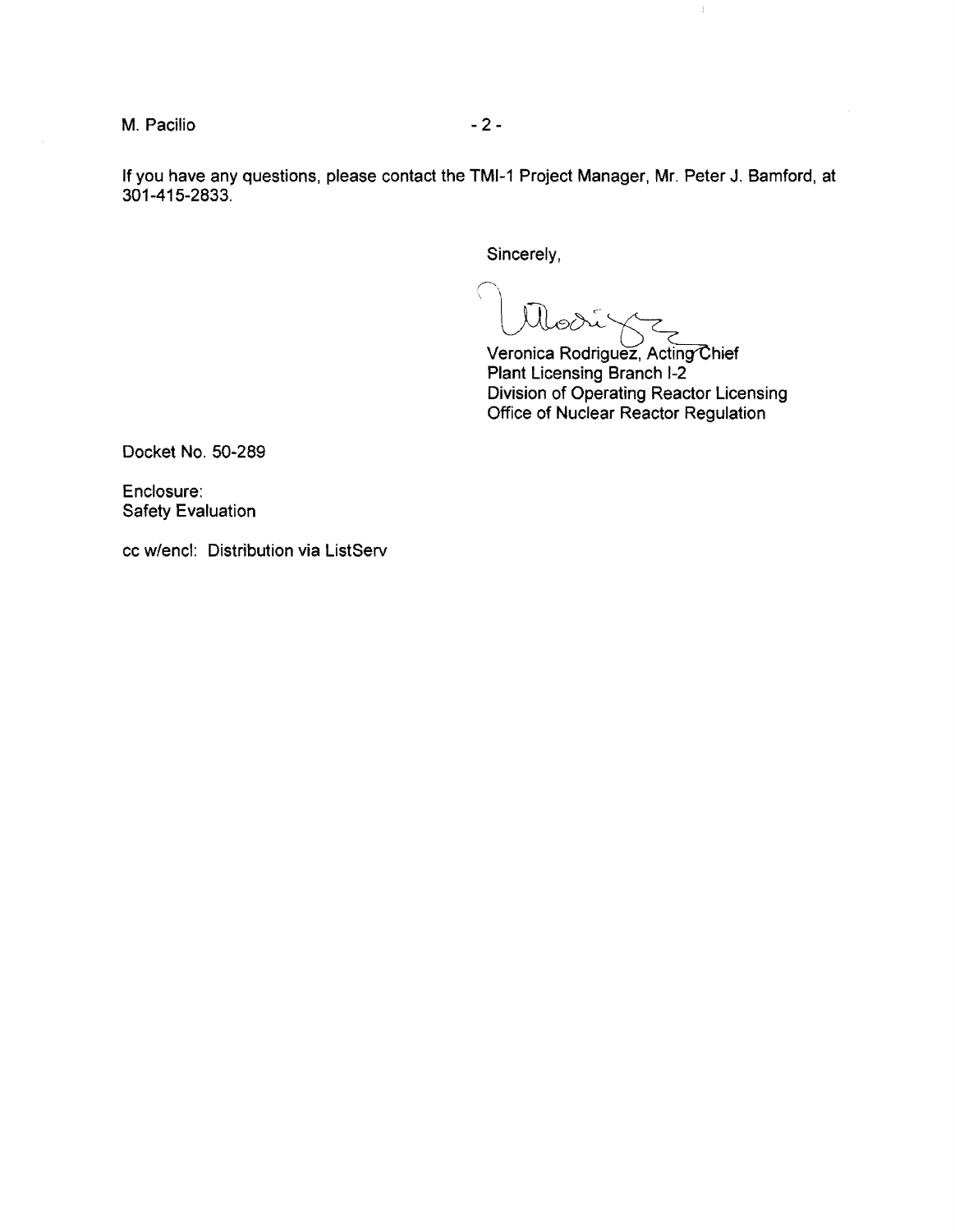

# UNITED STATES NUCLEAR REGULATORY COMMISSION :<br>washington, D.C. 20555-0001

SAFETY EVALUATION BY THE OFFICE OF NUCLEAR REACTOR REGULATION

# REGARDING RELIEF REQUEST VR-01

# PROPOSED ALTERNATIVE TESTING OF THE PRESSURIZER

# PILOT OPERATED RELIEF VALVE

## EXELON GENERATION COMPANY, LLC

#### THREE MILE ISLAND NUCLEAR STATION, UNIT 1

## DOCKET NO. 50-289

#### 1.0 INTRODUCTION

By letter dated October 18, 2012 (Agencywide Documents Access and Management System (ADAMS) Accession No. ML 12292A585), supplemented by letter dated March 15, 2013 (ADAMS Accession No. ML13074A700), Exelon Generation Company, LLC (the licensee) submitted proposed alternative request VR-01, associated with the fifth 10-year inservice test (IST) interval, at Three Mile Island, Unit 1 (TMI-1). The proposed alternative applies to certain requirements of the American Society of Mechanical Engineers (ASME) Code for Operation and Maintenance of Nuclear Power Plants (OM Code). VR-01 relates to a proposed alternative method for testing of the Pressurizer Pilot Operated Relief Valve (PORV), submitted pursuant to Title 10 of the Code of Federal Regulations (10 CFR). Part 50, Section 55a(a)(3)(i). Specifically, the proposed alternative would utilize a bench testing protocol for the PORV in lieu of certain provisions of the ASME OM Code that require in-situ testing.

#### 2.0 REGULATORY EVALUATION

Pursuant to 10 CFR 50.55a(f), "Inservice Testing Requirements," 1ST of certain ASME Code Class 1, 2, and 3 components must meet the requirements of the ASME OM Code and applicable addenda.

Pursuant to 10 CFR 50.55a(a)(3), alternatives to ASME Code reqUirements may be authorized by the NRC if the licensee demonstrates that: (i) the proposed alternatives provide an acceptable level of quality and safety, or (ii) compliance with the specified requirements would result in hardship or unusual difficulty without a compensating increase in the level of quality and safety.

Based on the above, and subject to the NRC's findings with respect to authorizing the proposed alternative to the ASME OM Code given below, the NRC staff finds that regulatory authority exists for the licensee to request, and the NRC staff to authorize, the alternative requested by the licensee.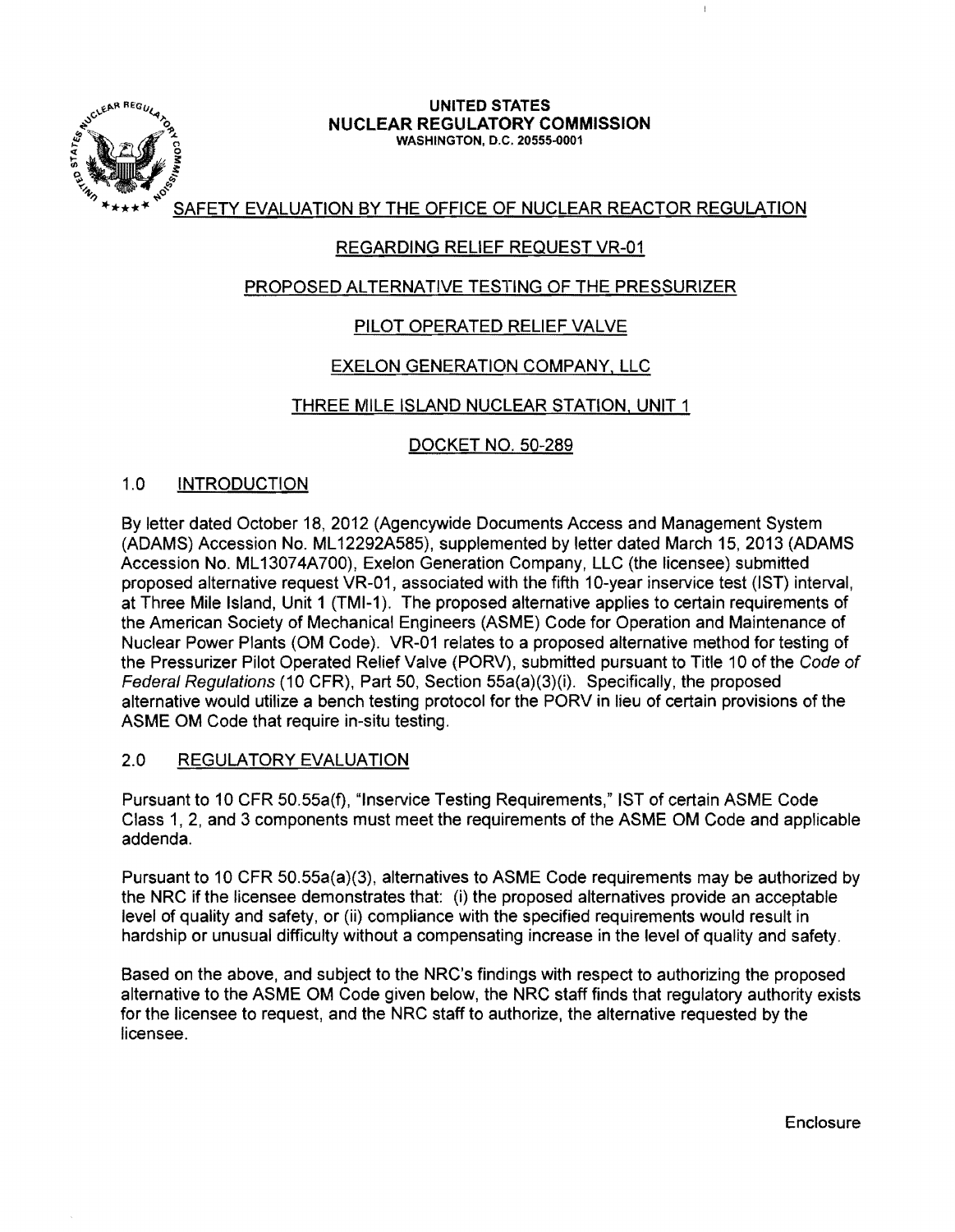The Code of Record for the TMI-1 fifth 10-year 1ST program is the ASME OM Code, 2004 Edition with Addenda through OMb-2006. The TMI-1 fifth 10-year 1ST interval begins on October 15. 2013. and is currently scheduled to end on October 14. 2023.

#### 3.0 TECHNICAL EVALUATION

#### 3.1 Licensee's Alternative Request

The ASME OM Code requirements that apply to the TMI-1 PORV (1-RC-RV-2), applicable to this request, include requirements to exercise the valve after replacement, and requirements to perform exercise testing of the valve once per fuel cycle.

Currently, the licensee satisfies these requirements by manually stroking the valve once every operating cycle. This is performed during plant startup following a refueling outage. The valve must also be stroke-timed during this exercise test. The licensee is proposing an alternative to this required in-situ testing for several reasons, stated as follows in the submittal dated October 18, 2012:

There are several disadvantages to the in-situ testing of the PORV. The PORV is a 2.5 inch Dresser Electromatic, solenoid actuated, pilot operated relief valve. Operation of the pilot valve vents the chamber under the main valve disc which causes the main valve to open. The PORV requires steam pressure for the main disc to open. Stroke testing the PORV during cold shutdown conditions does not exercise the main valve disc which, therefore, does not satisfy the subject ASME OM Code requirements. To test the PORV in-place, the RCS [reactor coolant system] must be pressurized to supply the necessary fluid (steam) pressure to open the main valve disc.

Also, since the PORV design does not provide direct obturator position indication, the valve disc position must be inferred from alternate indications (tailpipe  $\Delta T$ , acoustic monitoring, RCS pressure decrease, or quench tank pressure or level rise).

In-situ testing of the PORV also results in an in-surge of cooler water from the RCS hot leg into the pressurizer. The resulting thermal cycle on the pressurizer surge line is a thermal stress concern. as described in NRC Bulletin 88-08 ("Thermal Stresses in Piping Connected to Reactor Coolant Systems") and should be avoided.

Requiring that the PORV be tested in-place prevents plant personnel from verifying proper reseating of the main valve disc because the discharge is not visible as it is during bench testing. Minor leakage would not be readily evident before it would cause damage to the main valve disc/seat. Excessive leakage from the pilot valve can lead to inadvertent opening of the main valve and impair its ability to re-close.

The proposed alternative will allow testing of the PORV that is appropriate to demonstrate functionality without cycling the valve in place using reactor steam pressure. This is consistent with NUREG-0737, "Clarification of TMI Action Plan Requirements," Item II,K.3.16, "Reduction of Challenges and Failures of Relief

 $\mathfrak{g}$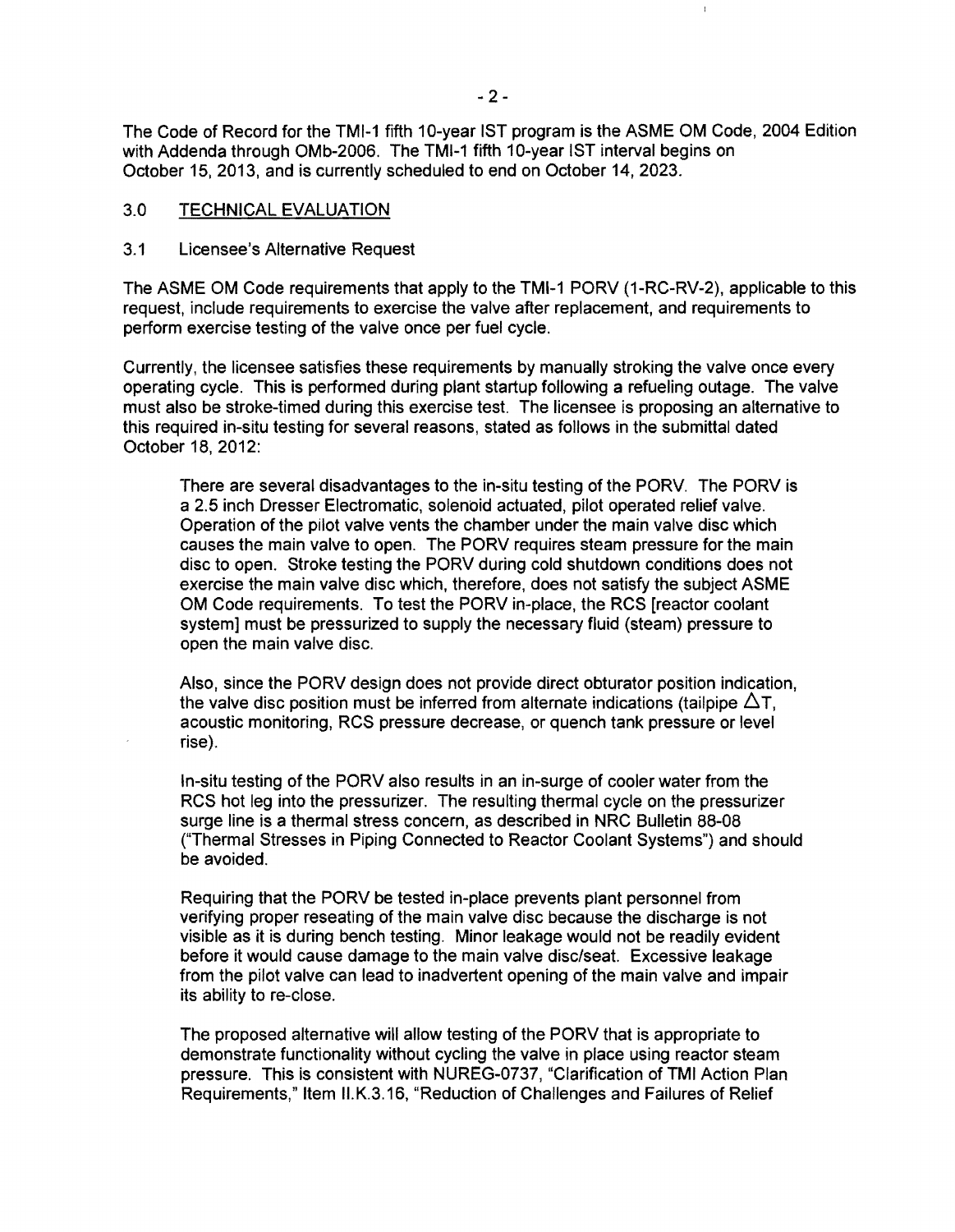Valves," which recommended that the number of relief valve openings be reduced as much as possible and that unnecessary challenges should be avoided.

The licensee proposes the following alternatives to the requirements regarding stroking following replacement, and once per refueling cycle, for the fifth 1ST interval at TMI-1:

- 1) Bench testing of the PORV to satisfy valve exercise and stroke time requirements is performed at the vendor test facility prior to installation. Exercising of the valve at both the normal power operation set point and the Low Temperature Overpressure Protection (LTOP) set point (as provided in Technical Specification 3.1.12, "Pressurizer Power Operated Relief Valve (PORV), Block Valve, and Low Temperature Overpressure Protection (LTOP)") will be verified during this testing. Measured stroke time will be based on the pressure response indication of main disc opening.
- 2) The installed valve will be removed and replaced each refueling outage, with a spare valve that has been previously bench tested.
- 3) The removed valve will be bench tested within one year of removal from the system.
- 4) In-situ exercising of the PORV will be performed only as necessary to reestablish operational readiness after maintenance on an installed valve.

In the application, the licensee provided a detailed justification for the use of bench testing in lieu of in-situ testing. Included in this justification was a table showing bench test stroke time history between August 31, 2000, and November 4, 2011, for both the LTOP function and the normal reactor coolant system pressure function of the PORV. According to the licensee, these results consistently show that the valve opens well within the 2-second limiting stroke time allowed by ISTC-5114(c) for rapid acting valves.

#### 3.2 NRC Staff Evaluation

The licensee has categorized the Pressurizer PORV, 1-RC-RV-2, as OM Code category BIC and, therefore, the valve is subject to the applicable test requirements of both ASME OM Code Subsection ISTC for power-operated valves and Mandatory Appendix I for pressure relief devices.

The requirements of Mandatory Appendix I allow the valve to be removed from the system for testing and do not specifically require that the valve be exercised when it is returned to the system. However, paragraphs ISTC-3310 and ISTC-3510 could be interpreted to require in-situ exercising of the valve following replacement (lSTC-3310) or routinely at a once perfuel cycle frequency (ISTC-3510).

The licensee has determined that exercising the PORV in-situ is undesirable for a number of reasons. The NRC staff finds that exercising the PORV in-situ at normal steam pressures does present undesirable circumstances. There is some precedent in ASME OM Code itself for not exercising relief devices following reinstallation after testing. For Boiling Water Reactor (BWR) Class 1 Main Steam Pressure Relief Valves with Auxiliary Actuating Devices, Mandatory Appendix 1-3410(d) allows that after removal and reinstallation for testing, the electrical and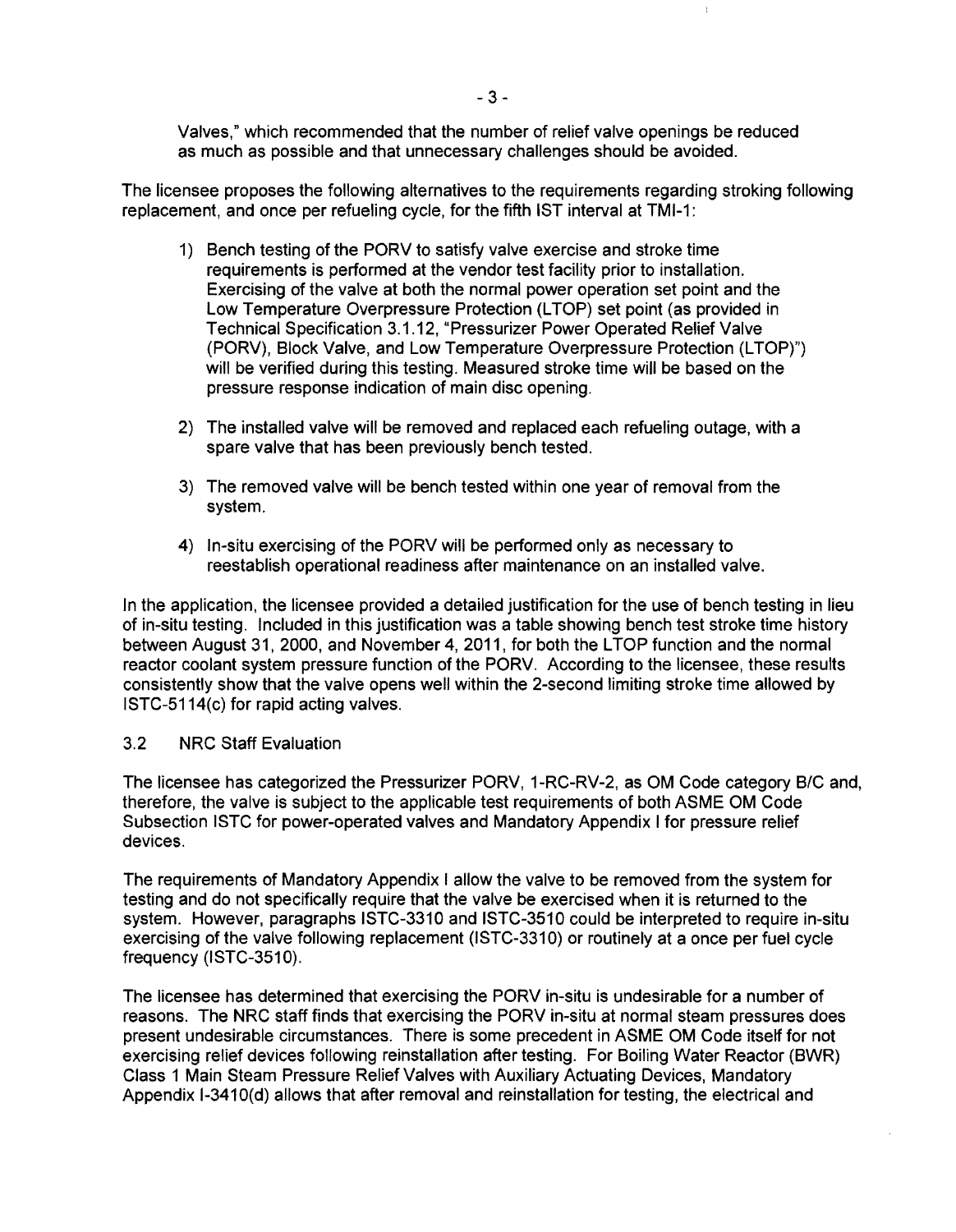pneumatic connections may be verified by inspection in lieu of test, and that valve main disk movement (i.e., exercise) is not required. While this ASME OM Code example is not specifically applicable to Pressurized Water Reactor PORVs, it is analogous.

There is further precedent in a number of prior licensing actions wherein the NRC staff has approved technical specification changes for various licensees to remove routine in-situ exercise requirements for BWR Class 1 safety/relief valves for the same and similar reasons as presented by this licensee.

The licensee has proposed alternatives, which include a series of verifications and controls to demonstrate the operational readiness of the valve:

- Multiple bench test verifications performed in the same orientation as the plant installation and using test conditions similar to those in the plant installation, including ambient temperature, valve insulation, and steam conditions:
	- exercising the pilot and main valve disk as a unit
	- set point verification
	- obturator movement verification
	- stroke time testing
	- **•** seat leakage verification
	- refurbishment, as needed

The licensee indicates, and the NRC staff agrees, that performing some of these tests on the bench is actually preferred over in-situ testing because they can be performed more precisely.

Additional steps taken by the licensee to ensure operational readiness of the PORV are:

- Receipt inspection and storage in accordance with quality procedures to ensure protection against physical damage and moisture upon return to the plant site
- Pre-installation inspection for foreign material and damage
- Installation and connection in accordance with quality maintenance procedures
- Operation of the solenoid-actuated pilot valve (which controls the actuation of the valve main disk) in-situ to verify electrical power and control connections

The licensee has further stated that if maintenance is ever required on an installed valve, in-situ exercising will be performed to reestablish operational readiness.

The NRC staff has reviewed the licensee's proposed alternative and concludes that implementation of these alternatives will continue to meet the fundamental intent of ASME OM Code to assure the PORV operational readiness and to permit detection of PORV degradation. The proposed alternative demonstrates proper PORV operation without the need for in-situ testing with reactor steam, and therefore provides an acceptable level of quality and safety.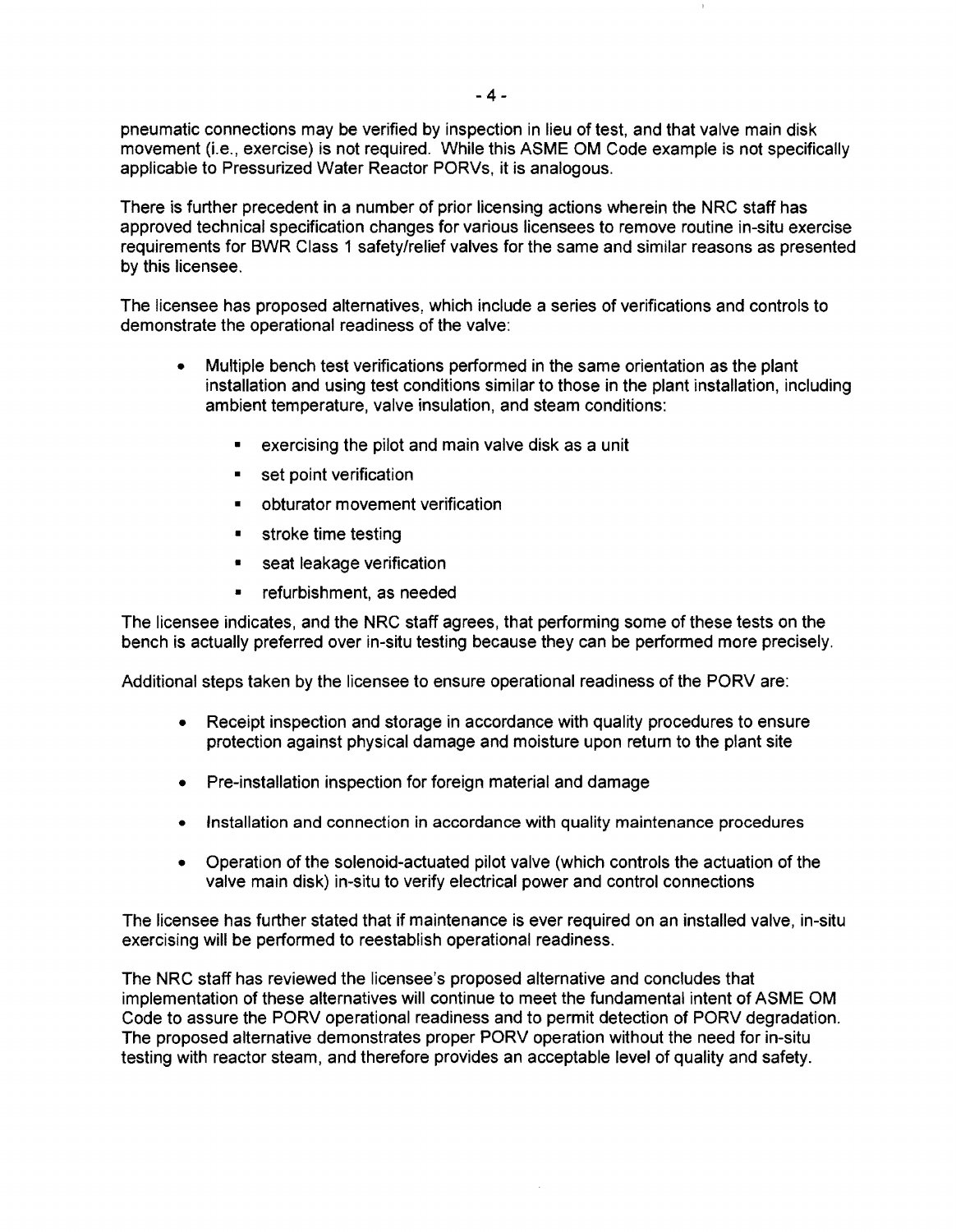#### 4.0 CONCLUSION

As set forth above, the NRC staff determines that for alternative request VR-01, the proposed alternative provides an acceptable level of quality and safety and also provides reasonable assurance that the PORV is operationally ready. Accordingly, the NRC staff concludes that the licensee has adequately addressed all of the regulatory requirements set forth in 10 CFR 50.55a(a)(3)(i). All other ASME OM Code requirements for which relief was not specifically requested and approved remain applicable. Therefore, the NRC staff authorizes alternative request VR-01, to be implemented at TMI-1 for the fifth 10-year 1ST program interval, which is scheduled to begin on October 15, 2013, and conclude on October 14, 2023.

Principle Contributor: John Billerbeck, NRR

Date: August 28, 2013

ť.